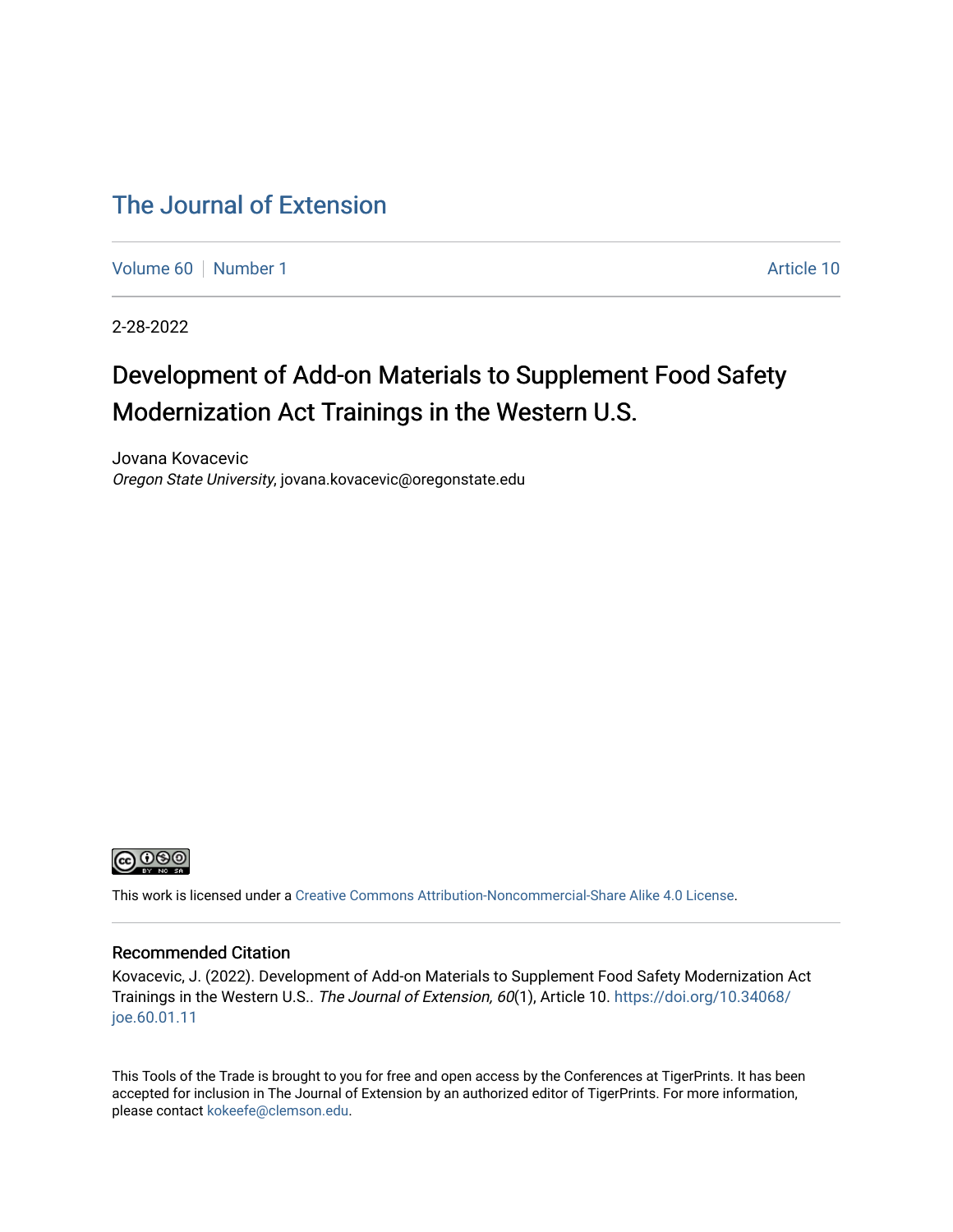## Development of Add-on Materials to Supplement Food Safety Modernization Act Trainings in the Western U.S.

## Cover Page Footnote

A special thank you goes to Aurora Saulo and Lynn Nakamura-Tengan from the University of Hawaii, who hosted the meeting in Hawaii, and Joy Waite-Cusic for reviewing and editing this manuscript. Thank you also to co-Principal Investigators of the WRCEFS 2015-2018 grant, Marisa Bunning, Christina DeWitt, Linda Harris, Robert McGorrin, Michael Morrissey and Barbara Rasco for their assistance in organizing the meeting. The participation of many WRCEFS members in the development of add-on materials is much appreciated, especially the efforts of lead authors: Erin DiCaprio, Linda Harris and Trevor Suslow (UC-Davis); Christina DeWitt (Oregon State University); Barbara Rasco (Washington State University); Channah Rock (University of Arizona); Joshua Silva, Sharon Wages and Kylie Wong (University of Hawaii); and Jian Yang (University of Guam). This work was supported by the National Food Safety Training, Education, Extension, Outreach and Technical Assistance Competitive Grants Program 2015-70020-24398 from USDA National Institute of Food and Agriculture.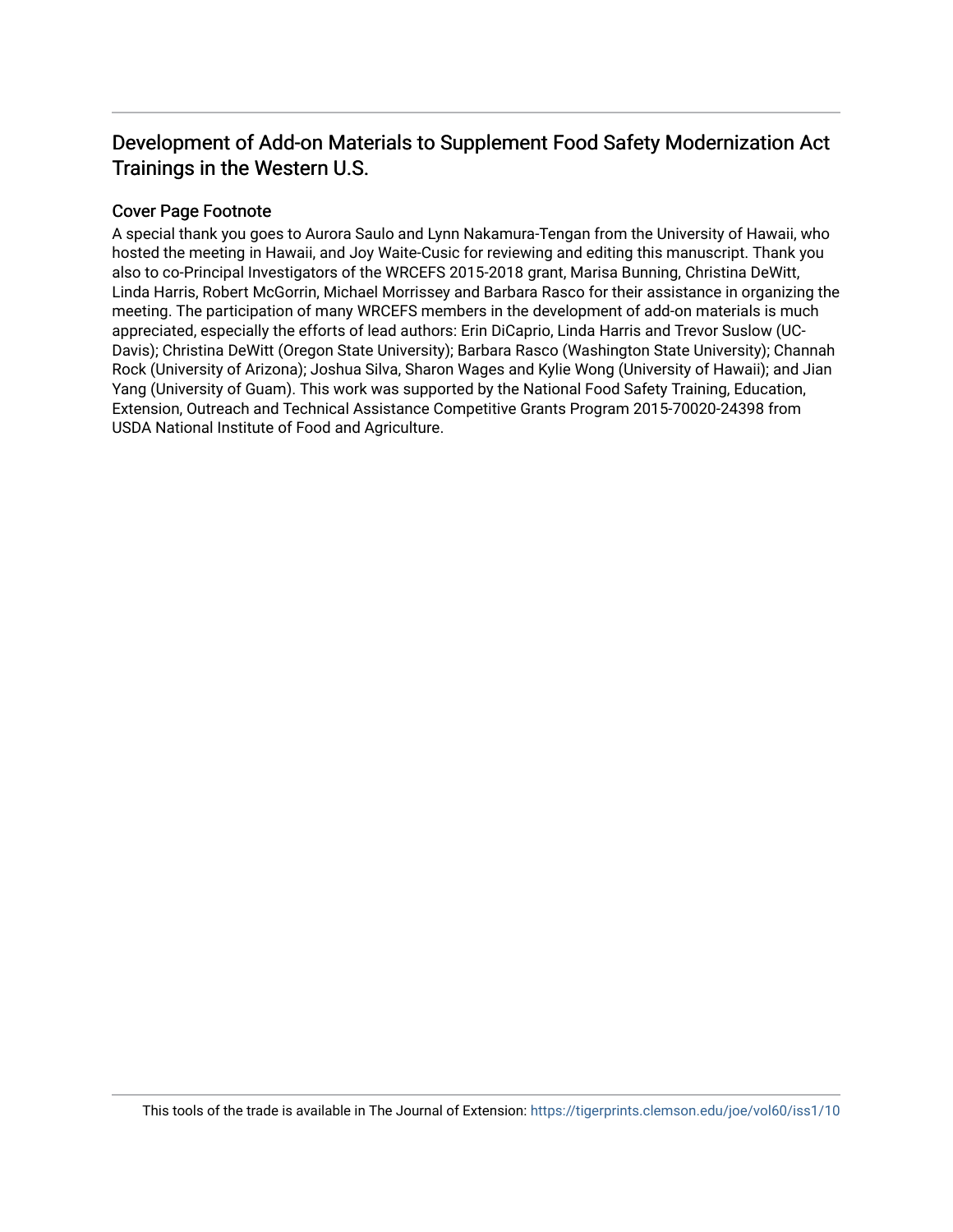# **Development of Add-On Materials to Supplement Food Safety Modernization Act Trainings in the Western U.S.**

JOVANA KOVACEVIC<sup>1</sup>

AUTHOR: 1Oregon State University.

**Abstract**. During the 2017 annual meeting of the Western Regional Center to Enhance Food Safety, 52 representatives from 15 western states/territories, regional centers funded through USDA-NIFA Food Safety Outreach Program, federal and state government agencies, and non-governmental organizations prioritized topics for the Food Safety Modernization Act (FSMA) training materials that address region-specific agricultural production and processing systems. This article describes supplemental materials or "add-ons" developed to support FSMA-related food safety trainings. Although the materials were developed for the western region stakeholders, they can be applied or adapted to other regions in or outside the U.S. to enhance food safety trainings.

#### INTRODUCTION

The Western Regional Center to Enhance Food Safety (WRCEFS) is one of four regional centers established in 2015 to assist Extension educators and food industry professionals with training programs and outreach relevant to the Food Safety Modernization Act (FSMA). It encompasses 13 states and two territories, representing more than half the land mass of the United States and over 50% of the specialty crop market value (USDA, 2015; WRCEFS, 2015). To accommodate a wide variety of agricultural systems, WRCEFS is divided into four sub-regions (Figure 1). From 2015 to 2018, WRCEFS activities largely focused on the professional development of credentialed trainers in the Western Region to deliver certified Produce Safety Alliance (PSA, 2020) and Food Safety Preventive Controls Alliance (FSPCA, 2020) trainings. During this time, the need for supplemental materials, referred to as "add-ons," to reflect region-specific agricultural production and processing systems was identified across the regions (Fouladkhah, 2017; Strohbehn et al., 2018). To help identify key topics of interest for the add-on material development, WRCEFS organized special sessions during the 2017 annual meeting. In this article we describe the topics that were prioritized and the materials that were subsequently developed to supplement the standardized curricula for FSMA Preventive Controls for Human Food (PCHF) and Produce Safety Rule (PSR). These resources were developed for PSA and FSPCA trainers (e.g., >700 PSA trainers; >250 FSPCA trainers in the Western Region).

#### PRIORITIZATION PROCESS FOR THE DEVELOPMENT OF ADD-ON MATERIALS

Representatives (n = 52) from 13 Western states and two territories, other regional centers (Northeast, North Central, Southern), the Alliances, federal and state government agencies, and non-governmental organizations (NGOs) attended two breakout sessions at the WRCEFS annual meeting in March 2017 in Honolulu, HI (Figure 2).

Breakout sessions were focused on preventive controls or produce safety topics. An identical format was followed with participants divided into eight groups of four to eight people per group. Each group was given 25 minutes to brainstorm, discuss, record, and report: (1) add-on topic and/or sub-topic; (2) suggested format; (3) target audience; and (4) learning level (beginner, intermediate, advanced). A total of 25 preventive controls, 39 produce safety topics, and 16 model food safety plans (FSPs) were identified. Of these, eight add-on projects and two FSPs were funded and completed (Table 1). Additional topics that were identified as important but have not yet been addressed through WRCEFS projects are listed in Table 2.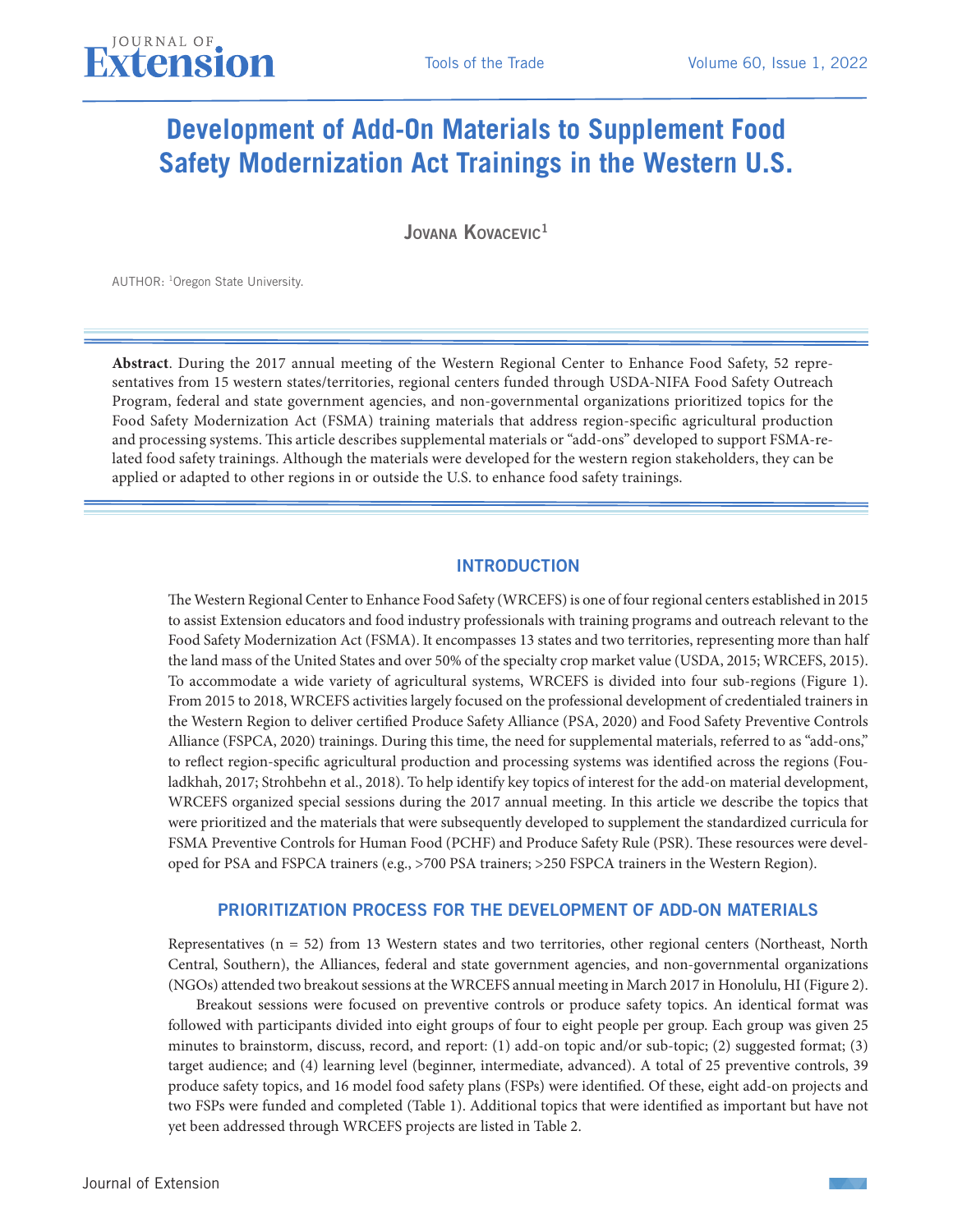## Kovacevic



Figure 1. Sub-regions and lead institutions of the Western Regional Center to Enhance Food Safety.



Figure 2. Breakdown of representatives by organization type that participated in the prioritizing and development of add-on FSMA teaching materials for the Western Region ( $n = 52$ ).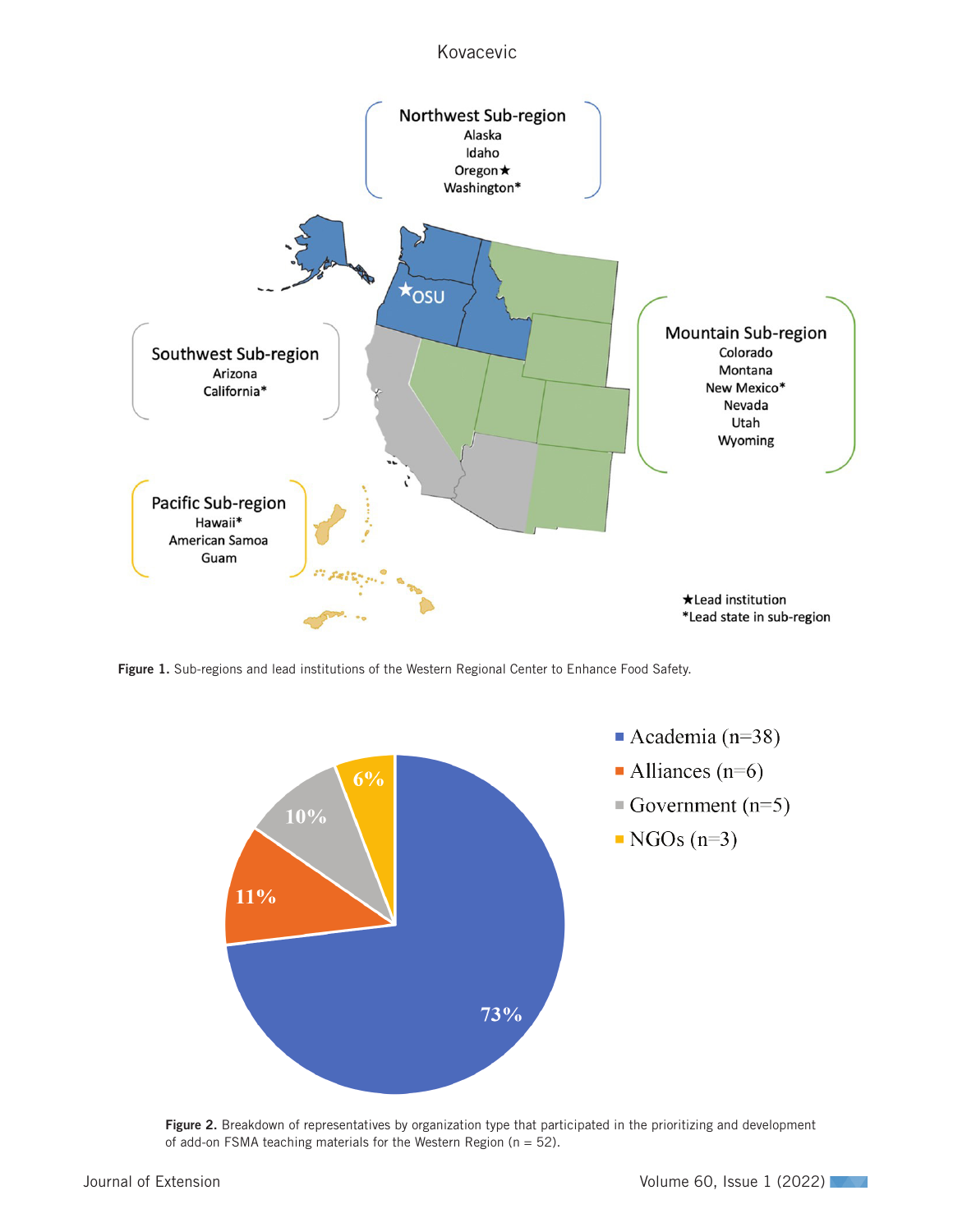| Topic areas prioritized                                                                          | Completed projects format and source link(s)                                                                                                                                                                         | Views/downloads <sup>a</sup> |
|--------------------------------------------------------------------------------------------------|----------------------------------------------------------------------------------------------------------------------------------------------------------------------------------------------------------------------|------------------------------|
| Focused on preventive controls                                                                   |                                                                                                                                                                                                                      |                              |
| Simplified Preventive Controls<br>for Human Food (PCHF) train-<br>ing for small scale processors | Pre-PCQI workshop<br>Teaching slides, in-person delivery<br>https://agsci.oregonstate.edu/wrcefs/resources                                                                                                           | Not individually tracked     |
| Pistachio process validation                                                                     | Guidelines for using Enterococcus faecium NRRL B-2354 as a surrogate<br>microorganism in pistachio process validation<br>https://ucfoodsafety.ucdavis.edu/sites/g/files/dgvnsk7366/files/inline-<br>files/292321.pdf | 37                           |
| Value-added on-farm processing<br>in California                                                  | California cannery license program<br>Processed food registration in California: permit Timeline<br>Brochures:<br>http://ucfoodsafety.ucdavis.edu/files/287956.pdf                                                   | 192                          |
|                                                                                                  | http://ucfoodsafety.ucdavis.edu/files/287953.pdf                                                                                                                                                                     | 219                          |
| Sanitation and environmental<br>monitoring                                                       | Sanitation and environmental monitoring workshop<br>Teaching slides, in-person delivery<br>https://agsci.oregonstate.edu/wrcefs/resources                                                                            | $N/A^b$                      |
| Food safety for cottage industry                                                                 | Food safety education for the cottage industry and farmers market groups<br>Survey, videos<br>Cross contamination: https://vimeo.com/471232548                                                                       | 11                           |
|                                                                                                  | Washing produce: https://vimeo.com/471233230<br>Storage and refrigeration:                                                                                                                                           | 10                           |
|                                                                                                  | https://vimeo.com/471233177<br>Cleaning and sanitizing: https://vimeo.com/471233072                                                                                                                                  | 4<br>11                      |
|                                                                                                  | Worker hygiene: https://vimeo.com/471232271                                                                                                                                                                          | 7                            |
| Commodity-specific food safety<br>plan teaching examples                                         | Teaching example food safety plan for breadfruit flour https://agsci.oregon<br>state.edu/wrcefs/resources                                                                                                            | 3                            |
|                                                                                                  | A guide to the aquaponics food safety plan development: Green aquaponics<br>LLC as a model<br>https://vtechworks.lib.vt.edu/bitstream/handle/10919/88927/FST-302.<br>pdf?sequence=1                                  | $N/A^b$                      |
| Focused on produce safety                                                                        |                                                                                                                                                                                                                      |                              |
| Agricultural water                                                                               | Improvements to grower tools supporting the agricultural water rule-<br>phone/tablet app<br>http://agwater.arizona.edu                                                                                               | 23,514                       |
|                                                                                                  | Small farm agricultural water monitoring and treatment-multilingual<br>training videos<br>https://vimeo.com/471238934                                                                                                | 15                           |
| Repository/ database of<br>resources                                                             | FSMA produce safety resources<br>Database developed, but not yet published<br>http://postharvest.ucdavis.edu/FSMA_Produce_Safety_Resources/                                                                          | N/A <sup>c</sup>             |

Table 1. Prioritized Add-On Topic Areas with Preventive Controls or Produce Safety Focus

a Tracking numbers current as of August 2021.

 $^{\rm b}$  Not available, as views and downloads are not tracked by WRCEFS.

c Components of the project completed; however, final version is not yet publicly available.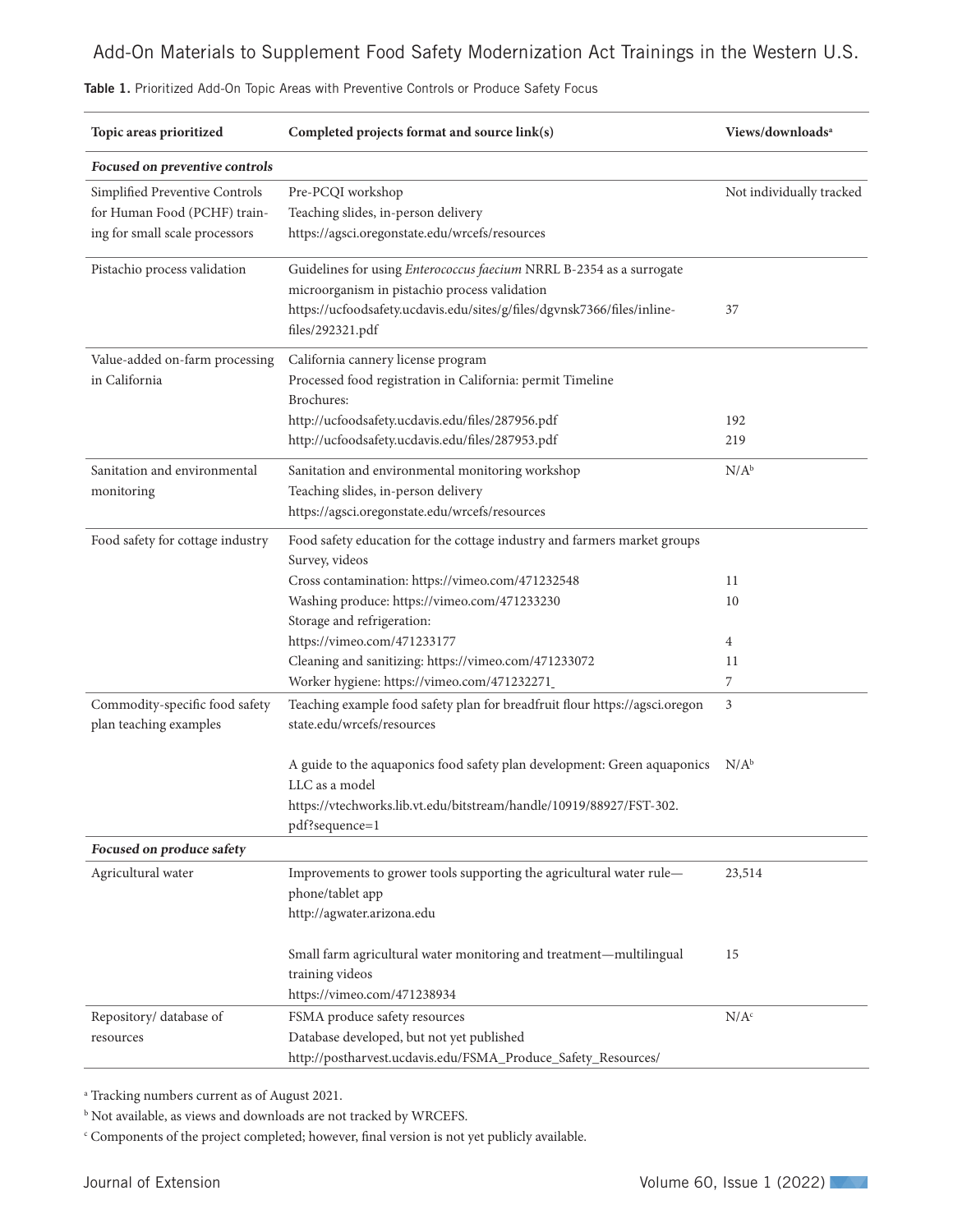### Kovacevic

Table 2. Other Topics Identified as Important

#### **Topic Area**

#### *General*

Needs assessment for developing add-on material; survey; audience demographics for add-ons and the impact add-ons; longevity of add-ons

Practical guidance for environmental monitoring for packing and small processors

Wildlife

Controlled environment agriculture

Farmer self-assessment materials

Bilingual/multi-lingual materials

Biological soil amendments

New adult education concepts; beginner-level education audiences; leverage university resources; interactive apps; learning evaluations

Resources for very small operations

Resources for internal inspections and audits of Food Safety Plans

Introduction to risk and hazards for very small food processors (e.g., one to two people processing and distributing sales)

Sanitary design—equipment design, use of equipment to meet sanitation specifications for handling of products to minimize risk

| Food Safety Plan (FSP) Teaching Examples |
|------------------------------------------|
| Processed onions                         |
| Tree fruits (fresh cut and frozen)       |
| Processed nuts                           |
| Food hubs                                |
| Microgreens and bagged greens            |
| Sliced fresh cut fruit                   |
| Fresh juices                             |
|                                          |

#### DEVELOPED ADD-ON MATERIALS: USES AND IMPACT

A resources page on the WRCEFS website has been developed to house the content created by WRCEFS members, including the materials described here. As of August 2021, the resources page has received 849 views, including viewers from eight countries and 81 cities. In addition, the use of resources is tracked through the institutions that developed the materials, with views and/or download numbers (as of August 2021) provided in Table 1.

#### SIMPLIFIED PCHF TRAINING FOR SMALL-SCALE PROCESSORS

Training materials were developed to help small processors gain basic understanding of food safety fundamentals, preventive controls, and requirements under FSMA. Seven modules, delivered in person, included: (1) introduction to FSMA; (2) food safety basics; (3) overview of PCHF; (4) PCHF exemptions; (5) current good manufacturing practices; (6) cleaning and sanitation; and (7) developing FSPs.

#### GUIDELINES FOR PISTACHIO PROCESS VALIDATION

The developed document describes the use of *Enterococcus faecium* NRRL B-2354 in validating thermal processes for pistachios, including how to prepare inoculum and how to store and transport the inoculated pistachio samples. It is based on research conducted at the University of California-Davis and Michigan State University.